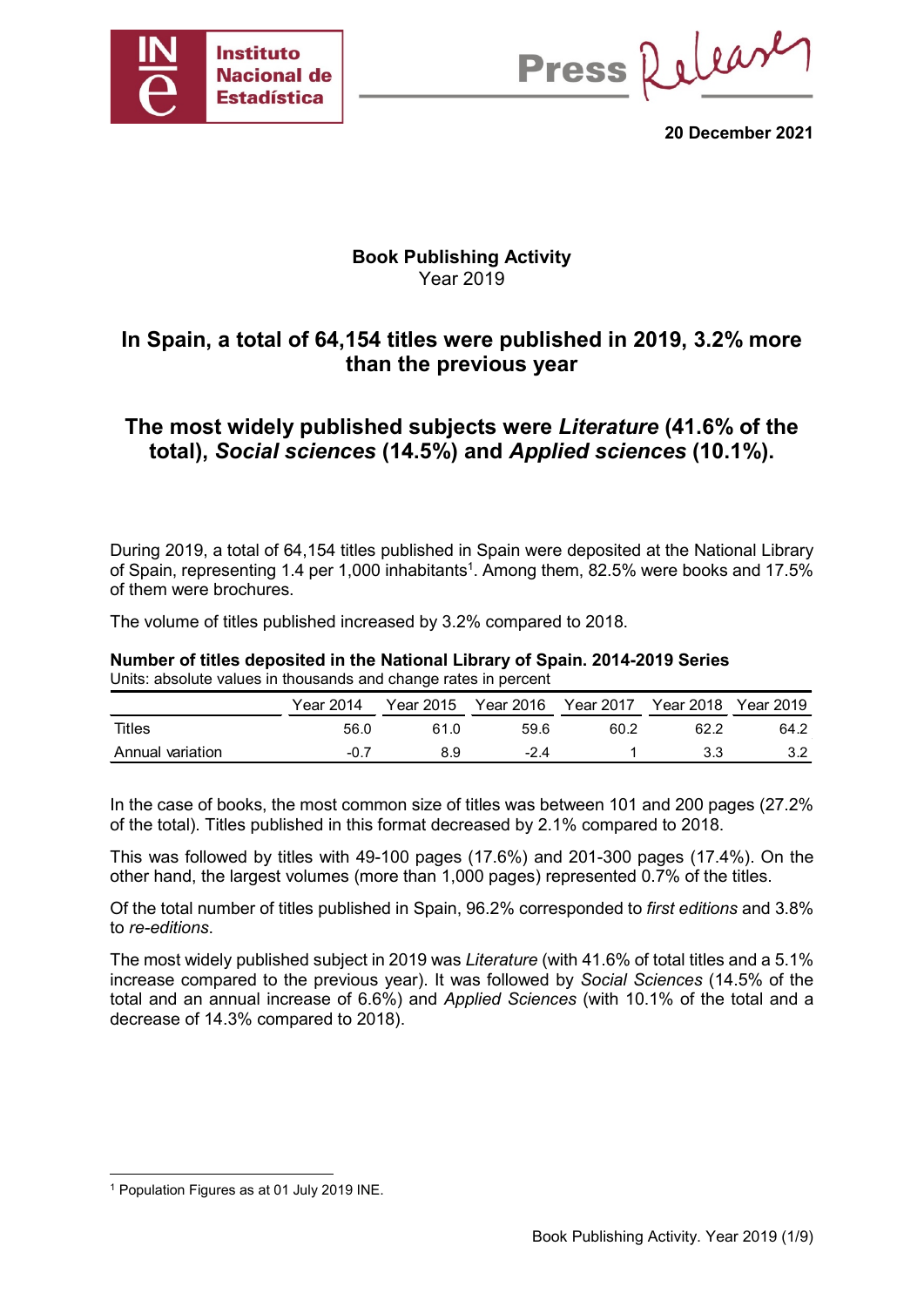#### **Number of titles published by subject. Year 2019**<sup>1</sup>

Units: absolute values and rates in percent

Press Relear

|                                                      | <b>Total Titles</b> | Inter- annual<br>variation |
|------------------------------------------------------|---------------------|----------------------------|
| <b>TOTAL</b>                                         | 64.154              | 3.2                        |
| Literature                                           | 26.679              | 5.1                        |
| Social Sciences (education, economics, law)          | 9.296               | 6.6                        |
| Applied Sciences (medicine, engineering, technology) | 6.476               | $-14.3$                    |
| Arts (plastic and graphic arts, music, sports)       | 6.162               | 11.9                       |
| Geography and History                                | 5.198               | 6.9                        |
| Pure Sciences (mathematics, natural sciences)        | 2.863               | $-10.1$                    |
| Philosophy, Psychology                               | 2.160               | 19.7                       |
| Religion, Theology                                   | 2.149               | 18.1                       |
| Philology                                            | 1.729               | 2.9                        |
| Generalities                                         | 1.442               | $-13.4$                    |
|                                                      |                     |                            |

 $\bullet$ 

1 Simplified UNESCO classification.

#### **Titles published by topic. Year 2019**

Units: thousands of titles

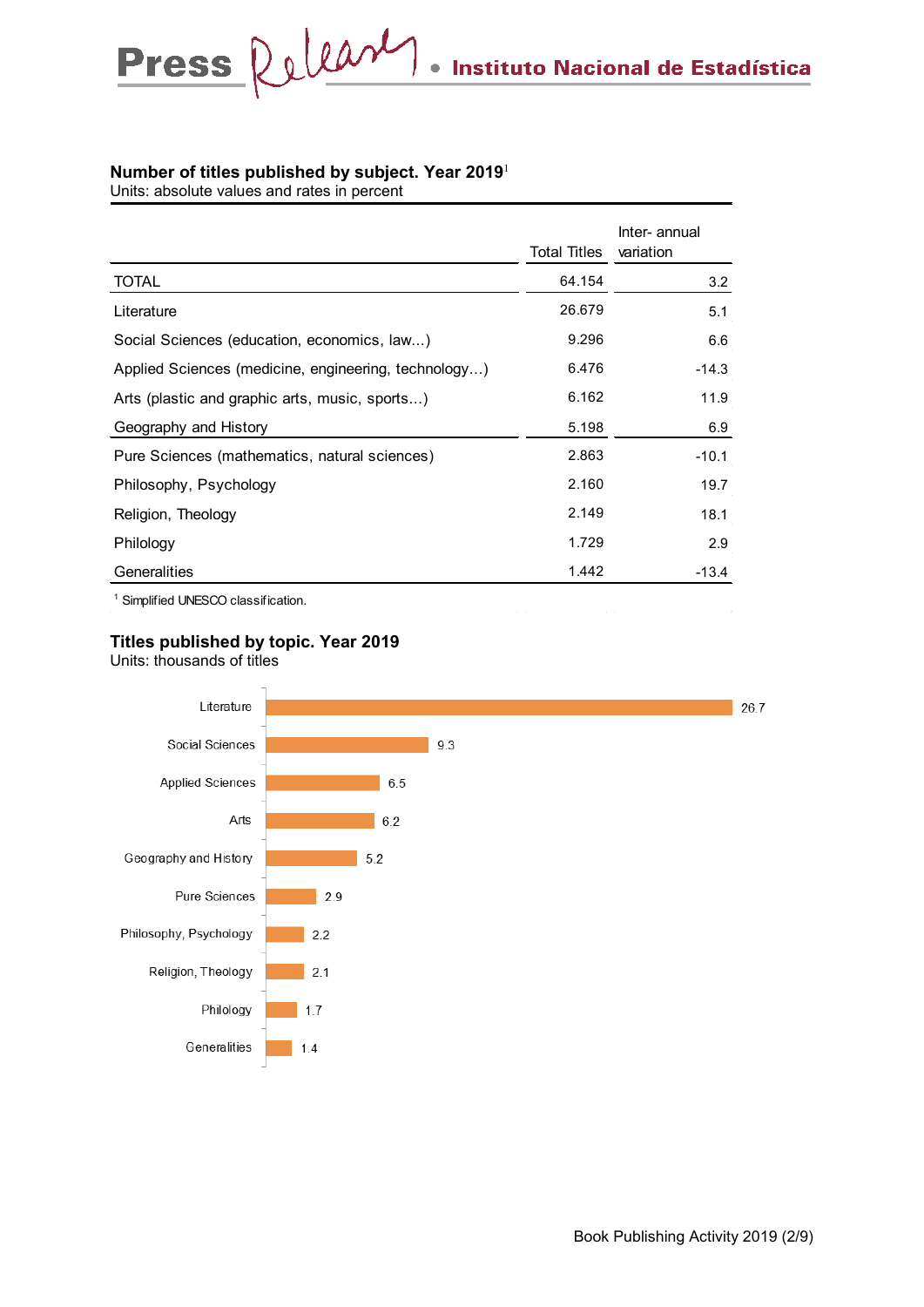#### **Published titles by Autonomous Community**

Press Release

The Autonomous Communities with the highest editorial production in 2019 were Comunidad de Madrid (with 32.1% of the total), Cataluña (29.7%) and Andalucía (10.8%).

The Communities with the largest increases in published titles were Canarias (28.1% more than in 2018), Cantabria (26.4%) and Illes Balears (22.9%).

In turn, the greatest decreases were registered in Extremadura (-35.6%), La Rioja (-12.6%) and Región de Murcia (-5.9%).

|                             |                     |                                 | Inter-              |                                  |
|-----------------------------|---------------------|---------------------------------|---------------------|----------------------------------|
|                             | <b>Total Titles</b> | Percentage of<br>national total | annual<br>variation | Inter - annual<br>variation rate |
| <b>TOTAL</b>                | 64.154              | 100.0                           | 1.974               | 3.2                              |
| Madrid, Comunidad de        | 20.601              | 32.1                            | $-148$              | $-0.7$                           |
| Cataluña                    | 19.043              | 29.7                            | 1.239               | 7.0                              |
| Andalucía                   | 6.906               | 10.8                            | 177                 | 2.6                              |
| Comunitat Valenciana        | 3.562               | 5.6                             | $-130$              | $-3.5$                           |
| Galicia                     | 2.213               | 3.4                             | 215                 | 10.8                             |
| País Vasco                  | 1.660               | 2.6                             | $-60$               | $-3.5$                           |
| Castilla y León             | 1.600               | 2.5                             | 178                 | 12.5                             |
| Aragón                      | 1.558               | 2.4                             | 171                 | 12.3                             |
| Navarra, Comunidad Foral de | 1.153               | 1.8                             | 82                  | 7.7                              |
| Castilla - La Mancha        | 1.025               | 1.6                             | 82                  | 8.7                              |
| Asturias, Principado de     | 965                 | 1.5                             | 127                 | 15.2                             |
| Balears, Illes              | 865                 | 1.3                             | 161                 | 22.9                             |
| Murcia, Región de           | 858                 | 1.3                             | $-54$               | $-5.9$                           |
| Canarias                    | 784                 | 1.2                             | 172                 | 28.1                             |
| Extremadura                 | 567                 | 0.9                             | $-314$              | $-35.6$                          |
| Cantabria                   | 536                 | $0.8\,$                         | 112                 | 26.4                             |
| Rioja, La                   | 229                 | 0.4                             | $-33$               | $-12.6$                          |
| Melilla                     | 29                  | 0.0                             | 9                   | 45.0                             |
| Ceuta                       | 0                   | 0.0                             | $-12$               | $-100.0$                         |

#### **Titles published by Autonomous Communities and Cities. Year 2019**<sup>1</sup>

Units: absolute values and rates in percent

 $^1$  As of 2015, the Autonomous Community w here the publishing house's headquarters is located is considered to be the publishing Autonomous Community.

Regarding the distribution by subject, Comunidad de Madrid stood out with the edition of 51.5% of the titles of *Pure Sciences*, 45.6% of *Applied Sciences* and 44.2% of *Philology* (compared with 24.1%, 21.0% and 28.0%, respectively, in Cataluña).

On the other hand, in Cataluña 39.5% of the titles in *Philosophy and Psychology* and 37.1% of those in *Literature* were published (compared to 32.6% and 24.2%, respectively, in Comunidad Madrid).

#### **Editorial production by language of publication**

A total of 89.8% of titles were published in official languages and languages native to Spanish regions (57,635 titles).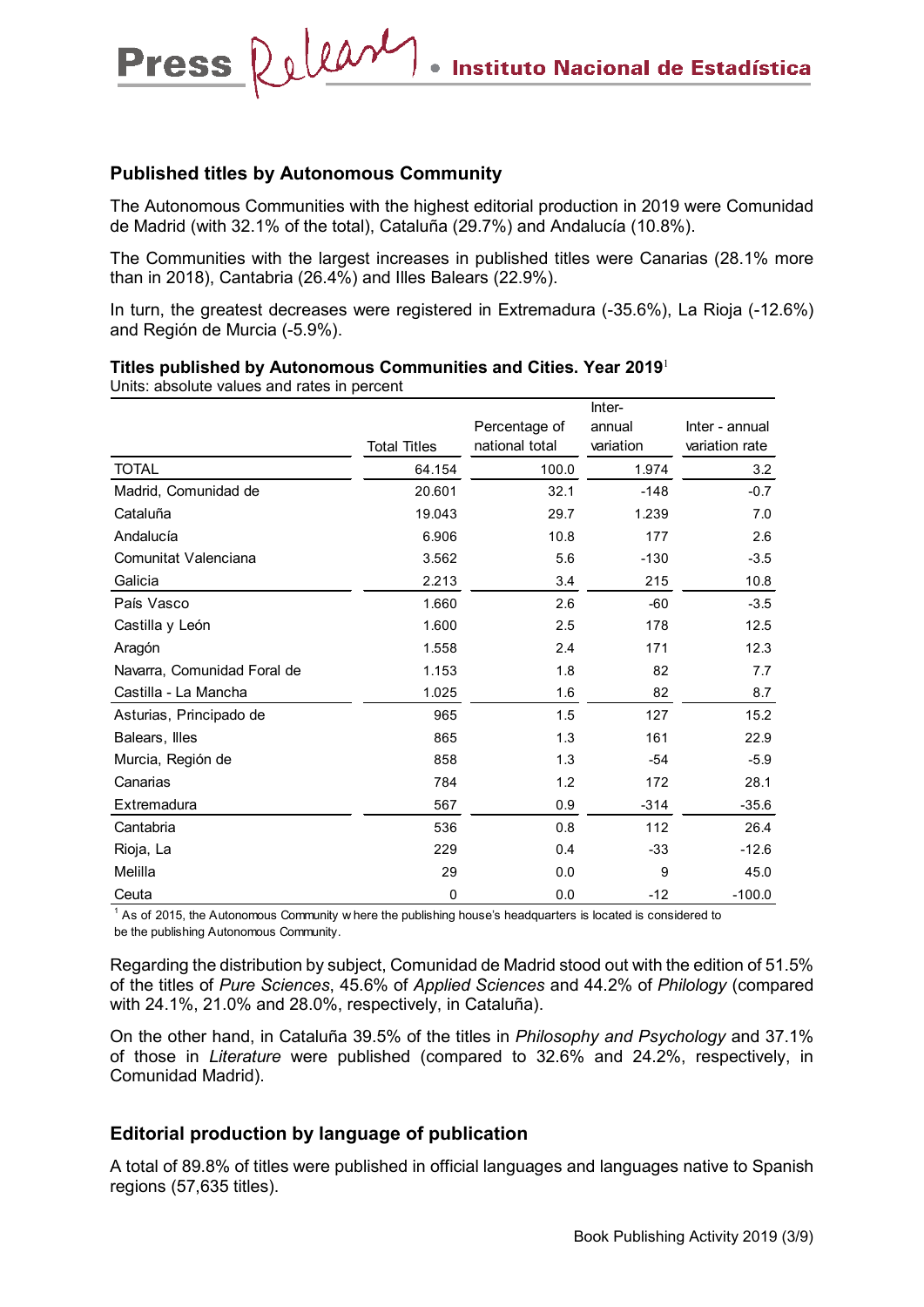Castilian was the majority language (75.7% of the total). Catalan accounted for 10.0%, Galician for 1.6%, Basque for 1.3% and Valencian for 1.1%.

#### **Titles publis hed in official languages and languages native to Spanis h regions .Year 2019** Units: absolute values



A total of 6.1% of titles were published in two or more languages (3,893 titles). The most frequent combination was *Castilian/English*, which accounted for 3.0% of published titles and half of bilingual titles.

#### **Titles published in two or more languages. Year 2019**

Units: absolute values

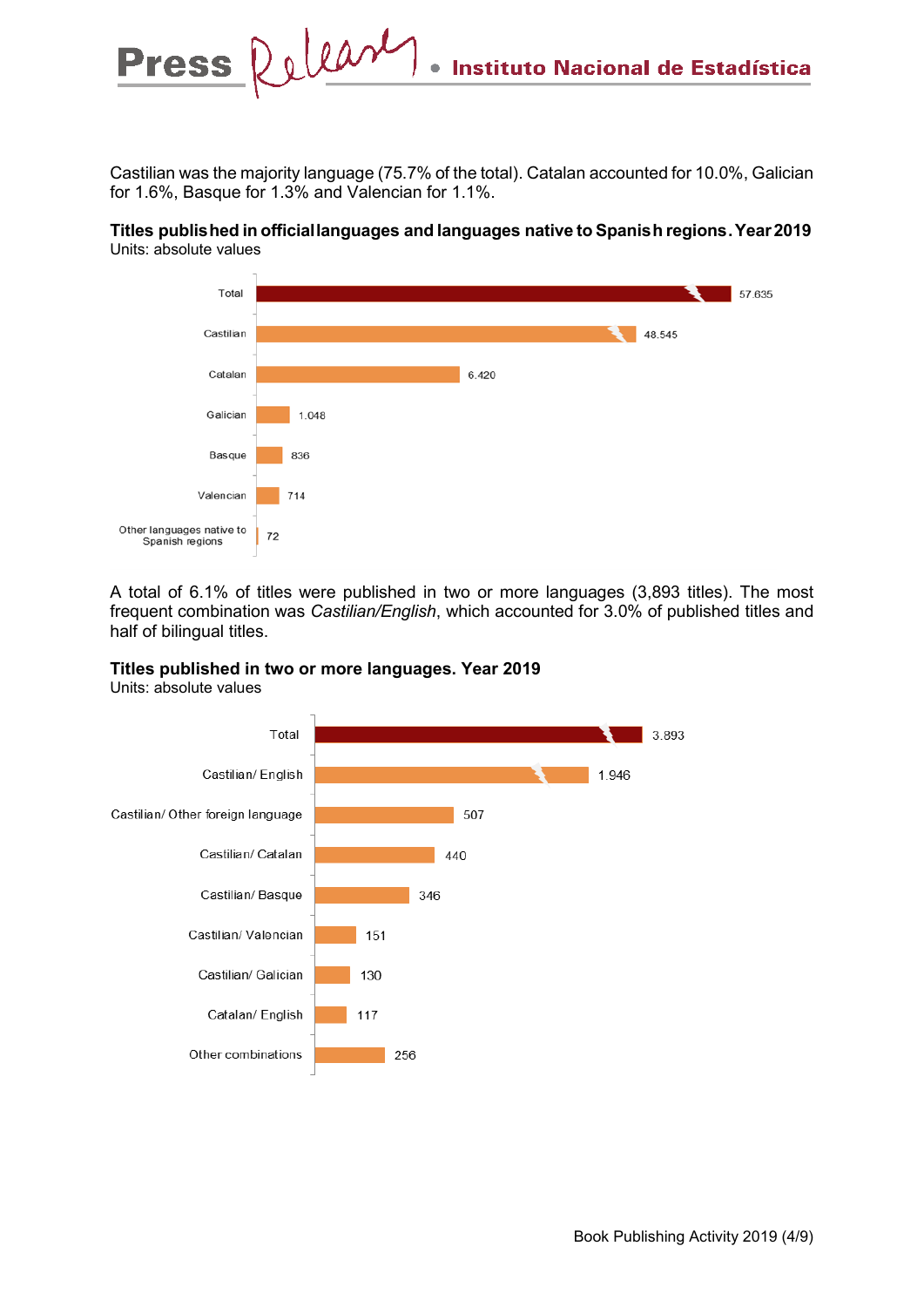Foreign languages accounted for 4.1% of the total titles published (2,626). Of particular note were publications in English (64.4% of the total in foreign languages) and French (16.1%).



**Titles published in foreign languages. Year 2019**

Units: absolute values

On the other hand, translated titles accounted for 20.7% of production. Half of them (50.6%) were translations from English.

Analysing the production of each autonomous community, in almost all, the majority of titles were published in Spanish.

Illes Balears published 53.5% of its production in Catalan (compared to 26.9% in Spanish) and in Galicia 40.4% of production was in Galician (compared to 47.5% in Spanish).

In Cataluña, 26.6% of titles were published in Catalan. In País Vasco, 29.0% of the titles were published in Basque and in Comunidad Foral de Navarra, 8.8%. Finally, 18.1% of the editorial production of Comunitat Valenciana was published in Valencian.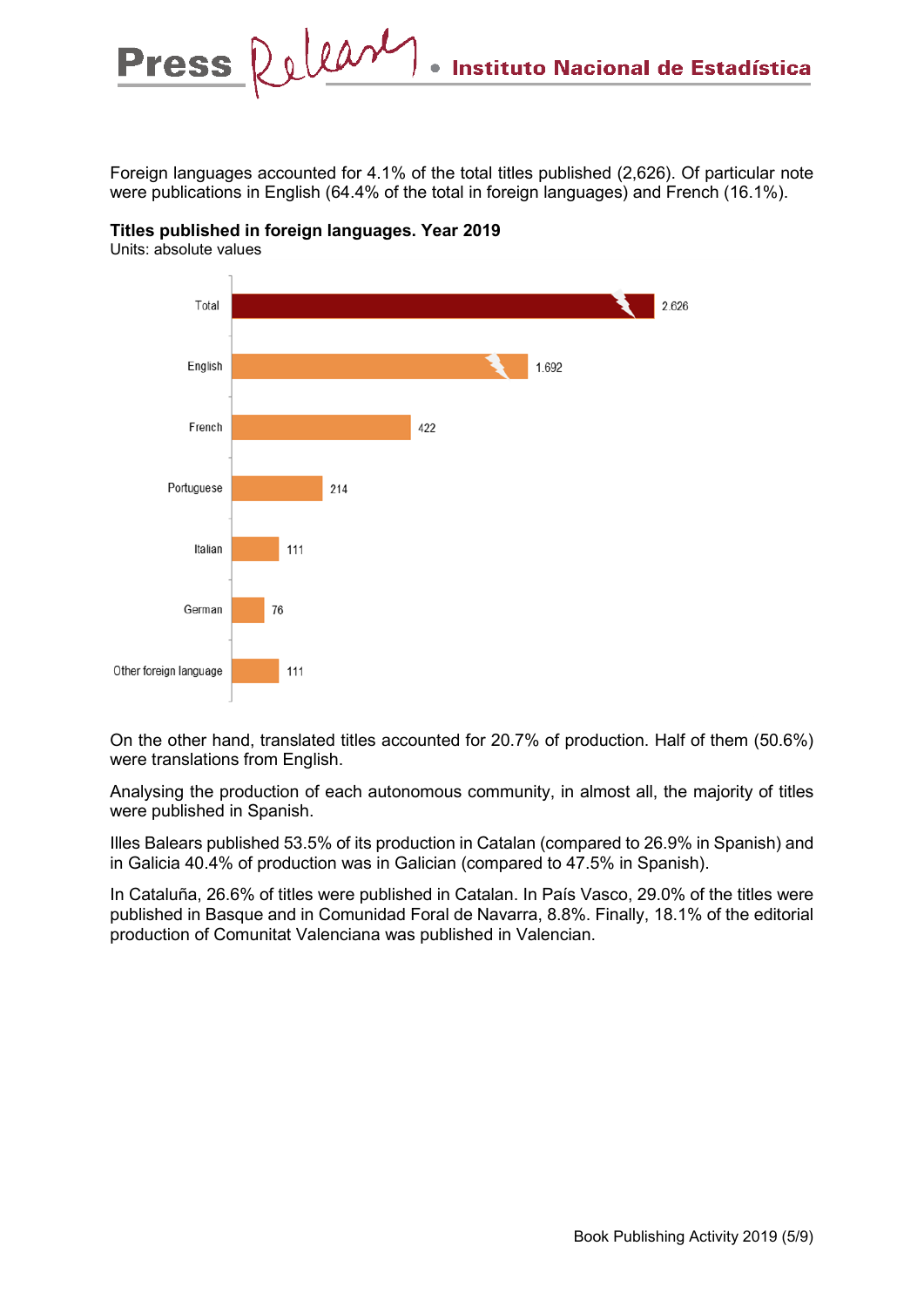### **Distribution of titles published in each Autonomous Community and City by language Year 2019**

Units: percentage

Press Release

|                             | Total | Castilian | Catalan | Galician | Basque | Valencian | Other<br>languages <sup>1</sup> | Two or more<br>languages <sup>2</sup> |
|-----------------------------|-------|-----------|---------|----------|--------|-----------|---------------------------------|---------------------------------------|
| <b>TOTAL</b>                | 100,0 | 75,7      | 10,0    | 1,6      | 1,3    | 1,1       | 4,2                             | 6,1                                   |
| Andalucía                   | 100.0 | 94,5      | 0,9     | 0,1      | 0,1    | 0,0       | 1,2                             | 3,1                                   |
|                             |       |           |         |          |        |           |                                 |                                       |
| Aragón                      | 100,0 | 86,2      | 4,8     | 0,2      | 0,3    | 0,4       | 3,9                             | 4,2                                   |
| Asturias, Principado de     | 100,0 | 85,0      | 0,0     | 0,2      | 0,0    | 0,0       | 7,4                             | 7,5                                   |
| Balears, Illes              | 100,0 | 26,9      | 53,5    | 0,0      | 0,0    | 0,2       | 5,8                             | 13,5                                  |
| Canarias                    | 100,0 | 89,2      | 0,0     | 0,1      | 0,0    | 0,0       | 4,0                             | 6,8                                   |
| Cantabria                   | 100,0 | 96,3      | 0,4     | 0,0      | 0,0    | 0,0       | 0,6                             | 2,8                                   |
| Castilla y León             | 100,0 | 93,1      | 0,0     | 0,0      | 0,1    | 0,1       | 2,7                             | 4,1                                   |
| Castilla-La Mancha          | 100,0 | 94,3      | 1,4     | 0,2      | 0,0    | 0,0       | 1,2                             | 2,9                                   |
| Cataluña                    | 100,0 | 64,4      | 26,6    | 0,1      | 0,2    | 0,1       | 4,7                             | 3,8                                   |
| Comunitat Valenciana        | 100,0 | 68,9      | 3,8     | 0,3      | 0,1    | 18,1      | 2,0                             | 6,9                                   |
| Extremadura                 | 100,0 | 91,5      | 0,4     | 0,4      | 1,2    | 0,5       | 0,9                             | 5,1                                   |
| Galicia                     | 100,0 | 47,5      | 0,3     | 40,4     | 0,0    | 0,0       | 3,8                             | 8,0                                   |
| Madrid, Comunidad de        | 100,0 | 82,3      | 2,7     | 0,5      | 1,0    | 0,2       | 5,6                             | 7,8                                   |
| Murcia, Región de           | 100,0 | 94,4      | 0,0     | 0,0      | 0,1    | 0,0       | 2,4                             | 3,0                                   |
| Navarra, Comunidad Foral de | 100,0 | 75,3      | 0,3     | 0,0      | 8,8    | 0,0       | 3,1                             | 12,5                                  |
| País Vasco                  | 100,0 | 46,9      | 1,4     | 0,1      | 29,0   | 0,4       | 4,8                             | 17,4                                  |
| Rioja, La                   | 100,0 | 93,0      | 0,0     | 0,0      | 0,4    | 0,0       | 2,6                             | 3,9                                   |
| Ceuta                       |       |           |         |          |        |           |                                 |                                       |
| Melilla                     | 100,0 | 96,6      | 0,0     | 0,0      | 0,0    | 0,0       | 0,0                             | 3,4                                   |

 $1$  Other languages include: foreign languages and other languages native to Spanish regions.

 $2$  Includes tw o or more languages (national and/or foreign).

As of 2015, the Autonomous Community w here the publishing house's headquarters is located is considered to be the publishing Autonomous Community.

Analysing the total production of each language, the titles in Castilian were published mainly in Comunidad de Madrid (34.9% of the total) and Cataluña (25.3%).

For the rest of the official languages, most publications were concentrated in the Autonomous Communities of origin, although in both Comunidad de Madrid and Cataluña there was a significant number of titles published in all the official languages.

Thus, of the total number of titles in Catalan, 79.0% were published in Cataluña, 8.7% in Comunidad de Madrid and 7.2% in Illes Balears.

85.2% of Galician titles were published in Galicia, 9.4% in Comunidad de Madrid and 2.7% in Cataluña.

Of Basque titles, 57.5% were published in País Vasco, 23.4% in Comunidad de Madrid, 12.1% in Comunidad Foral de Navarra.

Finally, 90.1% of Valencian titles were published in Comunitat Valenciana, 4.6% in Comunidad de Madrid and 2.2% in Cataluña.

With regard to foreign languages, 54.6% of publications in English and 24.1% of titles in the rest of foreign languages were published in Comunidad de Madrid.

On the other hand, 25.0% of publications in English and 50.0% in other foreign languages were published in Cataluña.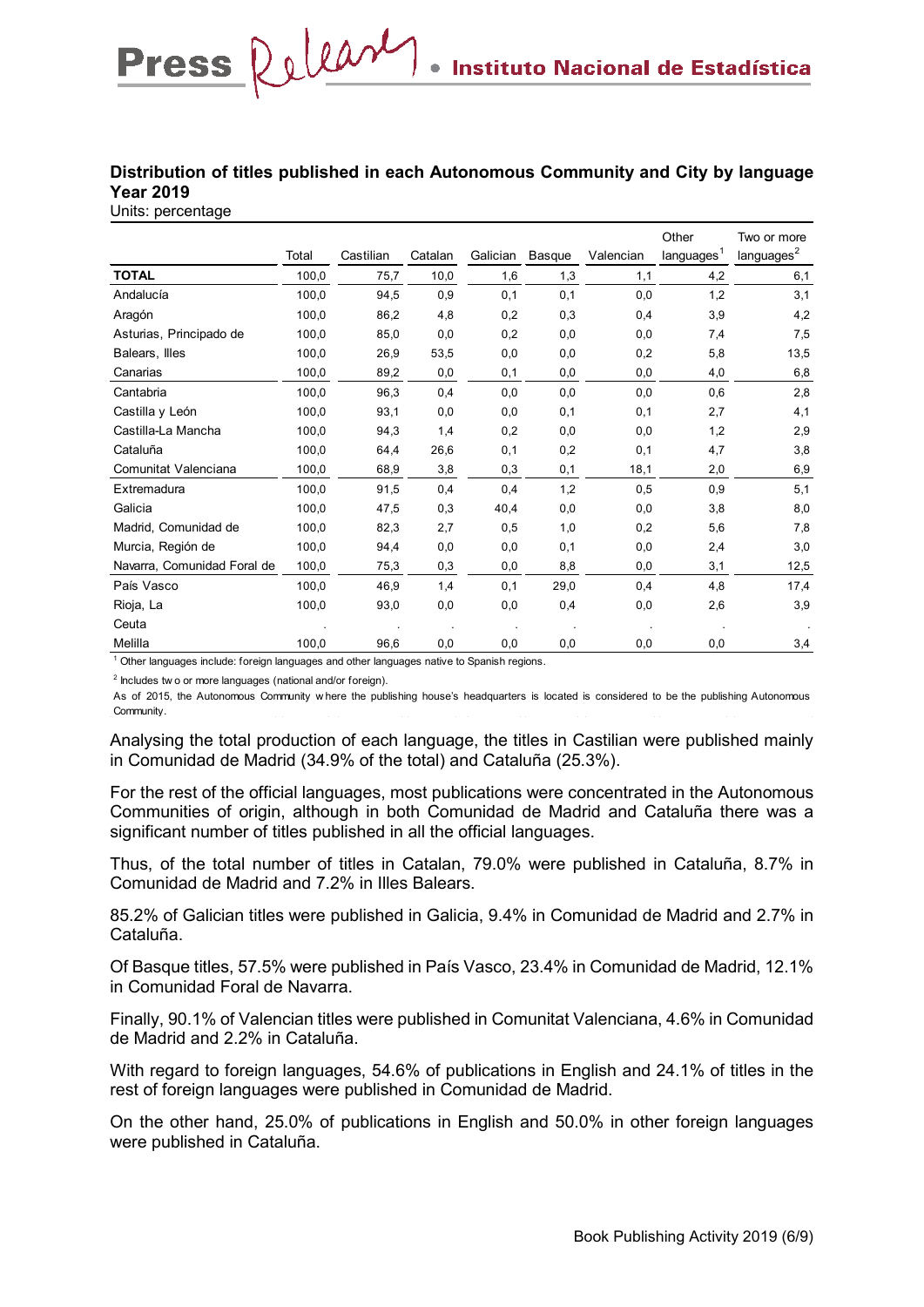#### **Distribution of titles published in each language by Autonomous Community and City.**  Units: percentage

|                             |       |           |         |          |        |           | Other                  | Two or more            |
|-----------------------------|-------|-----------|---------|----------|--------|-----------|------------------------|------------------------|
|                             | Total | Castilian | Catalan | Galician | Basque | Valencian | languages <sup>1</sup> | languages <sup>2</sup> |
| <b>TOTAL</b>                | 100.0 | 100.0     | 100.0   | 100.0    | 100.0  | 100.0     | 100.0                  | 100.0                  |
| Andalucía                   | 10.8  | 13.4      | 0.9     | 0.8      | 0.7    | 0.4       | 3.1                    | 5.5                    |
| Aragón                      | 2.4   | 2.8       | 1.2     | 0.3      | 0.6    | 0.8       | 2.3                    | 1.7                    |
| Asturias, Principado de     | 1.5   | 1.7       | 0.0     | 0.2      | 0.0    | 0.0       | 2.6                    | 1.8                    |
| Balears, Illes              | 1.3   | 0.5       | 7.2     | 0.0      | 0.0    | 0.3       | 1.9                    | 3.0                    |
| Canarias                    | 1.2   | 1.4       | 0.0     | 0.1      | 0.0    | 0.0       | 1.1                    | 1.4                    |
| Cantabria                   | 0.8   | 1.1       | 0.0     | 0.0      | 0.0    | 0.0       | 0.1                    | 0.4                    |
| Castilla y León             | 2.5   | 3.1       | 0.0     | 0.0      | 0.1    | 0.1       | 1.6                    | 1.7                    |
| Castilla-La Mancha          | 1.6   | 2.0       | 0.2     | 0.2      | 0.0    | 0.0       | 0.4                    | 0.8                    |
| Cataluña                    | 29.7  | 25.3      | 79.0    | 2.7      | 4.1    | 2.2       | 33.1                   | 18.8                   |
| Comunitat Valenciana        | 5.6   | 5.1       | 2.1     | 0.9      | 0.2    | 90.1      | 2.6                    | 6.3                    |
| Extremadura                 | 0.9   | 1.1       | 0.0     | 0.2      | 0.8    | 0.4       | 0.2                    | 0.7                    |
| Galicia                     | 3.4   | 2.2       | 0.1     | 85.2     | 0.1    | 0.0       | 3.1                    | 4.5                    |
| Madrid, Comunidad de        | 32.1  | 34.9      | 8.7     | 9.4      | 23.4   | 4.6       | 42.6                   | 41.3                   |
| Murcia, Región de           | 1.3   | 1.7       | 0.0     | 0.0      | 0.1    | 0.0       | 0.8                    | 0.7                    |
| Navarra, Comunidad Foral de | 1.8   | 1.8       | 0.1     | 0.0      | 12.1   | 0.0       | 1.3                    | 3.7                    |
| País Vasco                  | 2.6   | 1.6       | 0.4     | 0.1      | 57.5   | 1.0       | 3.0                    | 7.4                    |
| Rioja, La                   | 0.4   | 0.4       | 0.0     | 0.0      | 0.1    | 0.0       | 0.2                    | 0.2                    |
| Ceuta                       | 0.0   | 0.0       | 0.0     | 0.0      | 0.0    | 0.0       | 0.0                    | 0.0                    |
| Melilla                     | 0.0   | 0.1       | 0.0     | 0.0      | 0.0    | 0.0       | 0.0                    | 0.0                    |

 $1$  Other languages include: foreign languages and other languages native to Spanish regions.

 $2$  Includes tw o or more languages (national and/or foreign).

Press Release

# **Children and youth publications<sup>2</sup>**

Children and youth publications accounted for 12.8% of titles published in 2019. This type of publication was characterised by its small number of pages. In fact, 61.1% were brochures (5- 48 pages).

Almost the entire edition (98.8%) was devoted to *Literature*.

The Autonomous Communities with the largest number of children and youth publications were Cataluña (49.3% of the total), Comunidad de Madrid (21.5%) and Andalucia (6.1%).

Titles in Basque showed a higher proportion of children and youth books than other official languages (they represented 36.0% of all publications in Basque). This was followed by titles in Catalan (27.5%) and Gallego (23.4%).

### **Percentage of children and youth publications in relation to the total number of titles in each language. Year 2019**

Units: percentage

|                                 | Total <sup>1</sup> | Castilian | Catalan | Galician | Basque | Valencian | Other languages native<br>to Spanish regions |
|---------------------------------|--------------------|-----------|---------|----------|--------|-----------|----------------------------------------------|
| Children and youth publications | 12.8               | 10.6      | 27.5    | 23.4     | 36.0   | 25.1      | 33,3                                         |
| Descented of peticant total     |                    |           |         |          |        |           |                                              |

<sup>1</sup> rcentage of national tota

<sup>&</sup>lt;sup>2</sup> Starting in 2015, the category of children and youth publications has replaced the previous category of children publications.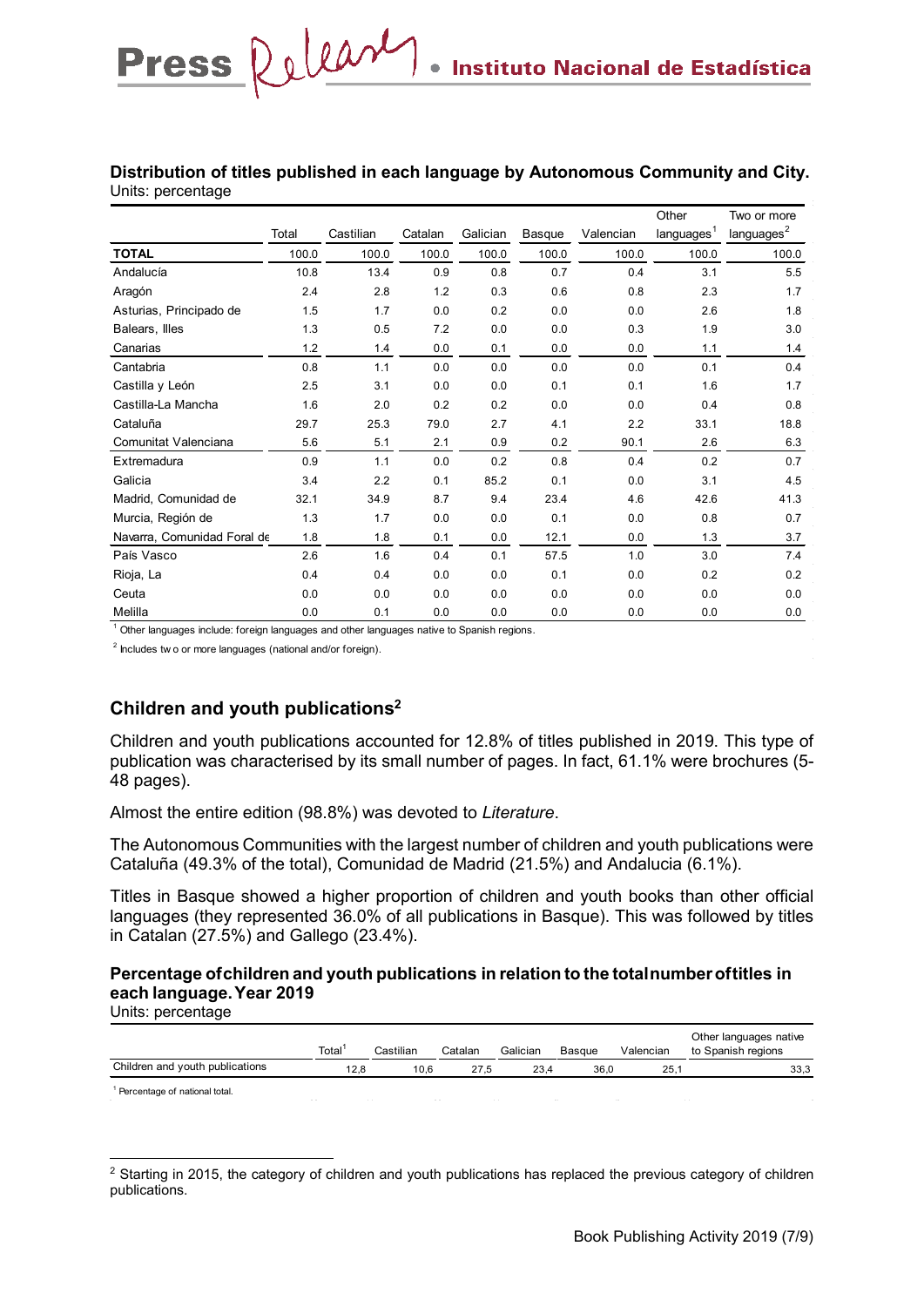On the other hand, 46.3% of titles for children and young adults were translated. Of those, 42.5% were from English.

### **Textbooks3**

Press Release

Textbook publications accounted for 7.2% of titles published in 2019. The most common format was 101 to 200 pages (32.2% of the total).

The most published subjects were *Social sciences* (26.7%), *Pure Sciences* (23.7%) and *Philology and Languages* (17.7%).

The Autonomous Communities that published the most titles relating to textbooks were Comunidad de Madrid (55.3%), Cataluña (25.4%) and Aragón (4.9%).

By official languages, the greatest proportion of textbooks were in titles in Basque (27.8% of the publication total in that language), *Valencian* (18.2%) and Catalan (13.3%).

**Percentage of textbooks over total titles in each language. Year 2019** Units: percentage

|           | Total <sup>1</sup> | Castilian | Catalan | Galician Basque |      | Valencian | Other languages native<br>to Spanish regions |
|-----------|--------------------|-----------|---------|-----------------|------|-----------|----------------------------------------------|
| Textbooks | 72                 |           | 13.3    |                 | 27.8 | 18.2      | l .4                                         |
|           |                    |           |         |                 |      |           |                                              |

<sup>1</sup> Percentage of national total.

#### **Official publications**

Official publications accounted for 9.8% of all titles published in 2019. The most common size was between 101 and 200 pages (25.4% of the total).

The most common topics were *Arts* (25.8%), *Social Sciences* (22.1% of the total), and *Literature, History and Literary Criticism* (14.5%).

By Autonomous Communities, noteworthy were Comunidad de Madrid (18.1% of the total), Cataluña (16.2%) and Andalucía (12.7%).

Two out of three titles were published in Castilian (63.6%).

**Percentage of official publications over total titles in each language. Year 2019**  Units: percentage

|                       | Total | Castilian | Catalan | Galician | Basque | Valencian | Other languages native<br>to Spanish regions |
|-----------------------|-------|-----------|---------|----------|--------|-----------|----------------------------------------------|
| Official publications |       |           | 10.6    | 18.4     |        | 28.2      | 16.7                                         |

<sup>1</sup> Percentage of national total.

# **Revision and updating of data**

The 2019 data is final All results are available on INEBase.

<sup>&</sup>lt;sup>3</sup> Starting in 2015, the category of textbooks also includes exercise books as well as compulsory reading books.